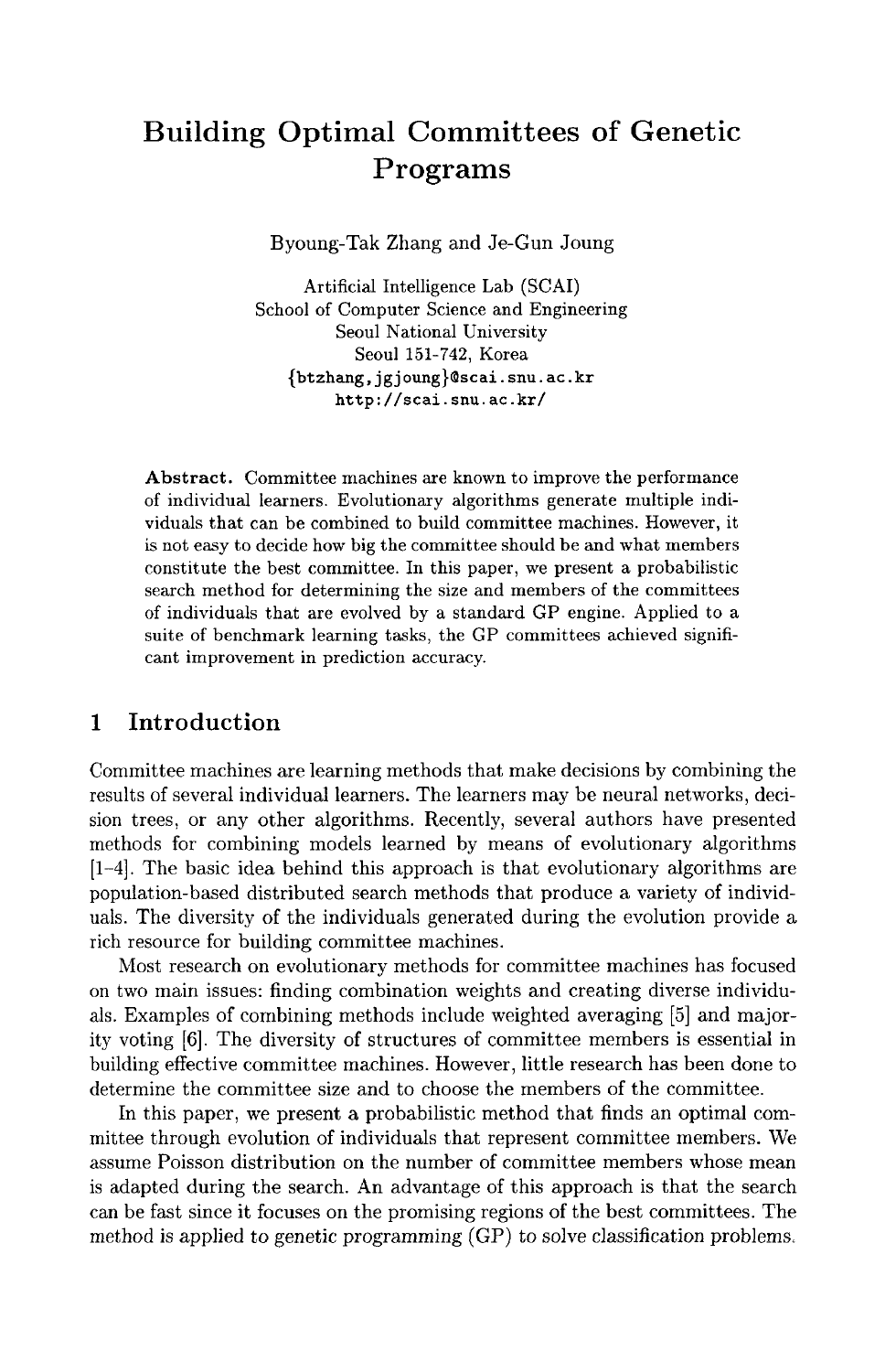The results of GP committees are compared with those obtained by the standard GP and decision tree algorithms. The committee selection method achieved significant improvement in predictive accuracy of the standard GP engine.

The paper is organized as follows. In Section 2, we review previous work on evolutionary methods for building committee machines. Section 3 presents the probabilistic method for building the best committee from individuals evolved by a standard GP engine. Section 4 reports experimental results on the problems taken from the UCI-repository data sets. Section 5 contains conclusions.

# 2 Previous Work on Building Committee Machines

The basic idea behind the committee machine approach is to fuse knowledge acquired by individual experts to arrive at an overall decision that is supposedly superior to that attainable by any one of them acting alone [7]. Committee machines can be built in two different ways. One is to use a static structure. This is known generally as an ensemble method. Here, the input is not involved in combining committee members. Examples include ensemble averaging [8] and boosting [9]. The other method for building committees is to use a dynamic structure. This includes combining local experts such as mixtures of experts [10]. Here input is directly involved in the combining mechanism that uses an integrating unit such as a gating network adjusting the weights of committee members according to input. Most studies on committee machines have been based on neural networks [8,11], decision trees [12], and statistical methods [13].

Some authors have used evolutionary algorithms for committee machines. Evolutionary algorithms generate a number of individuals during evolution. Most methods select the single best solution, discarding all remaining individuals generated during the evolution. However, the individuals evolved can be better utilized if they are combined to build committees. Opitz and Shavlik [1] presented the ADDEMUP method that uses genetic algorithms to search for a correct and diverse population of neural networks to be used in the ensemble. It has an objective function that measures both the accuracy of the network and the disagreement of that network with respect to the other members of the set. Yao and Liu [3] experimented with a variety of combination methods to integrate multilayer perceptrons that were evolved by evolutionary programming and a modified back-propagation algorithm. They also try to find a committee of variable size using a genetic algorithm. However, only the individuals in the final generation were used as candidates for the committee members. Neri and Giordana [14] introduced universal suffrage selection that chooses a suitable concept description to evolve partial concept descriptions as a whole. Here the concept description can be viewed as a committee member and universal suffrage selection may be regarded as a method for selecting committee members.

Zhang and Joung [2] presented the mixing GP (MGP) method that uses weighted majority voting to combine individuals evolved by genetic programming. It regards genetic programs as cooperating experts and makes the final decision on the basis of a pool of the best *n* experts from the population. Experi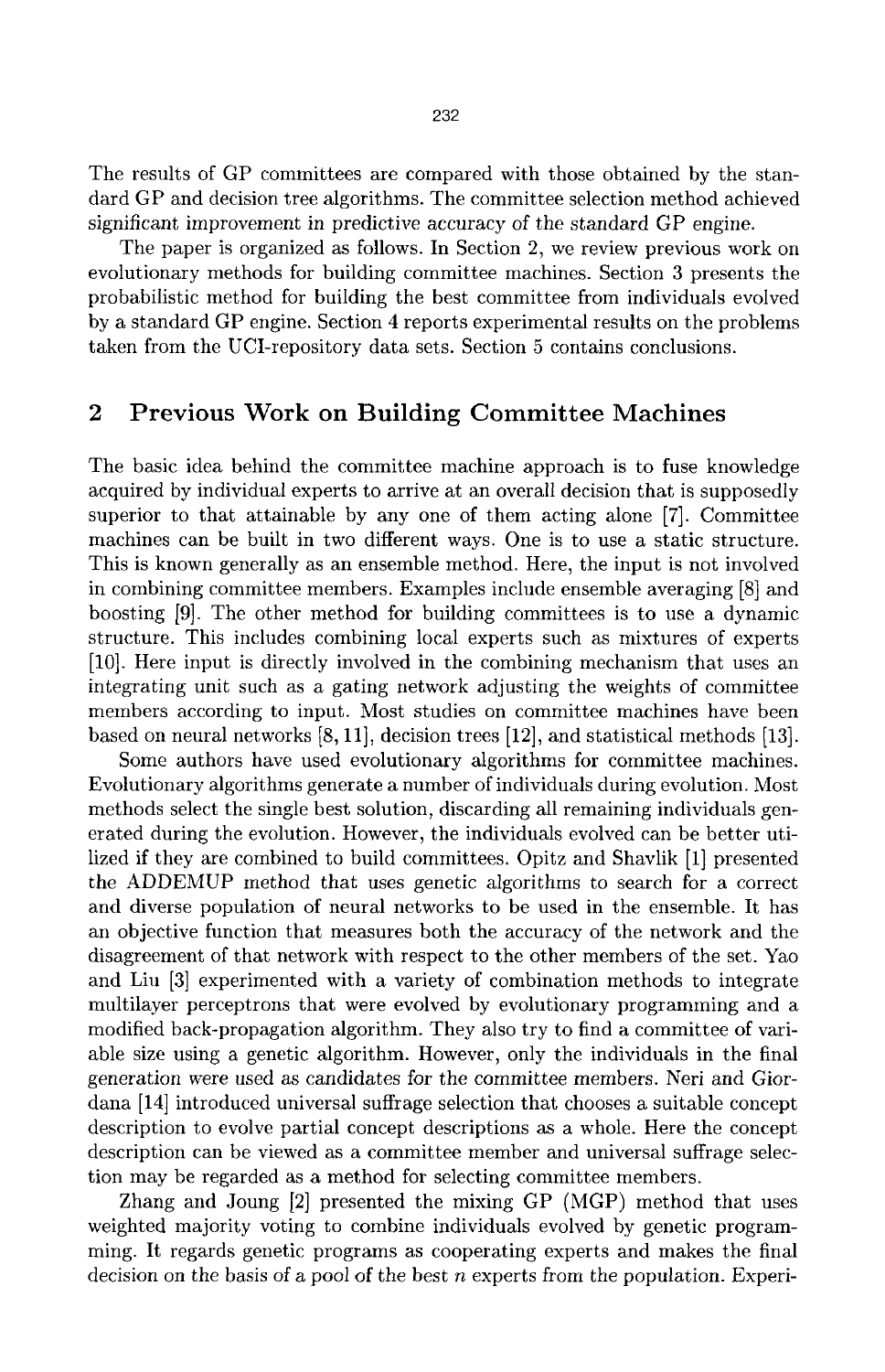mental results show that MGP improves the robustness of genetic programming. It also has the effect of accelerating the evolution speed since MGP requires smaller number of generations than a standard GP to obtain a specified level of performance. MGP has recently been extended to CENTs [4], the committees of evolutionary neural trees, to improve predictive accuracy of individual neural trees evolved. Both in MGP and CENTs, the size of committees was fixed. However, the committee size influences the performance of committee machines as well as the members of the committee. In the next section, we present an evolutionary search method that determines the appropriate size and members of committees.

# 3 Building Committees by Probabilistic Evolution

We consider an evolutionary method that builds committee machines in two separate stages. In stage one, given an evolutionary engine, a pool of diverse and fit individuals are evolved and kept. In stage two, these individuals evolved are used to find the best size and members of the committees.

## **3.1 Evolving Individuals**

The goal of stage 1 is to generate good candidates for building committees. The candidates should be as diverse as possible. Let *Ai* denote an individual. We use symbol *A{g)* to denote the population at generation *g:* 

$$
A(g) = \{A_i(g)\}_{i=1}^M,
$$
\n(1)

where *M* is the size of the population. The populations generated during the maximum number *G* of generations constitute the space of candidate individuals for committees:

$$
\mathcal{A} = A(0) \cup \ldots \cup A(G). \tag{2}
$$

Starting from a random population, individuals are evolved by using genetic operators such as crossover and mutation. New generations of populations are produced until some termination criterion is met.

To measure the fitness of individuals at each generation, a set *D oi N* data items are given:

$$
D = \{(\mathbf{x}_c, y_c)\}_{c=1}^N,\tag{3}
$$

where  $\mathbf{x}_c$  is the input vector and  $y_c$  is the desired output. N is the total number of data items. The fitness of the *ith* individual is measured as the sum of errors and complexity of individual *Ai*:

$$
F(A_i) = E(A_i) + \alpha C(A_i)
$$
\n<sup>(4)</sup>

 $E(A_i)$  is usually measured by the misclassification rate or the sum of squared errors on the data set D. The parameter  $\alpha$  is the Occam factor that controls the accuracy and complexity of individuals [15].  $C(A_i)$  is based on the number of nodes and depth.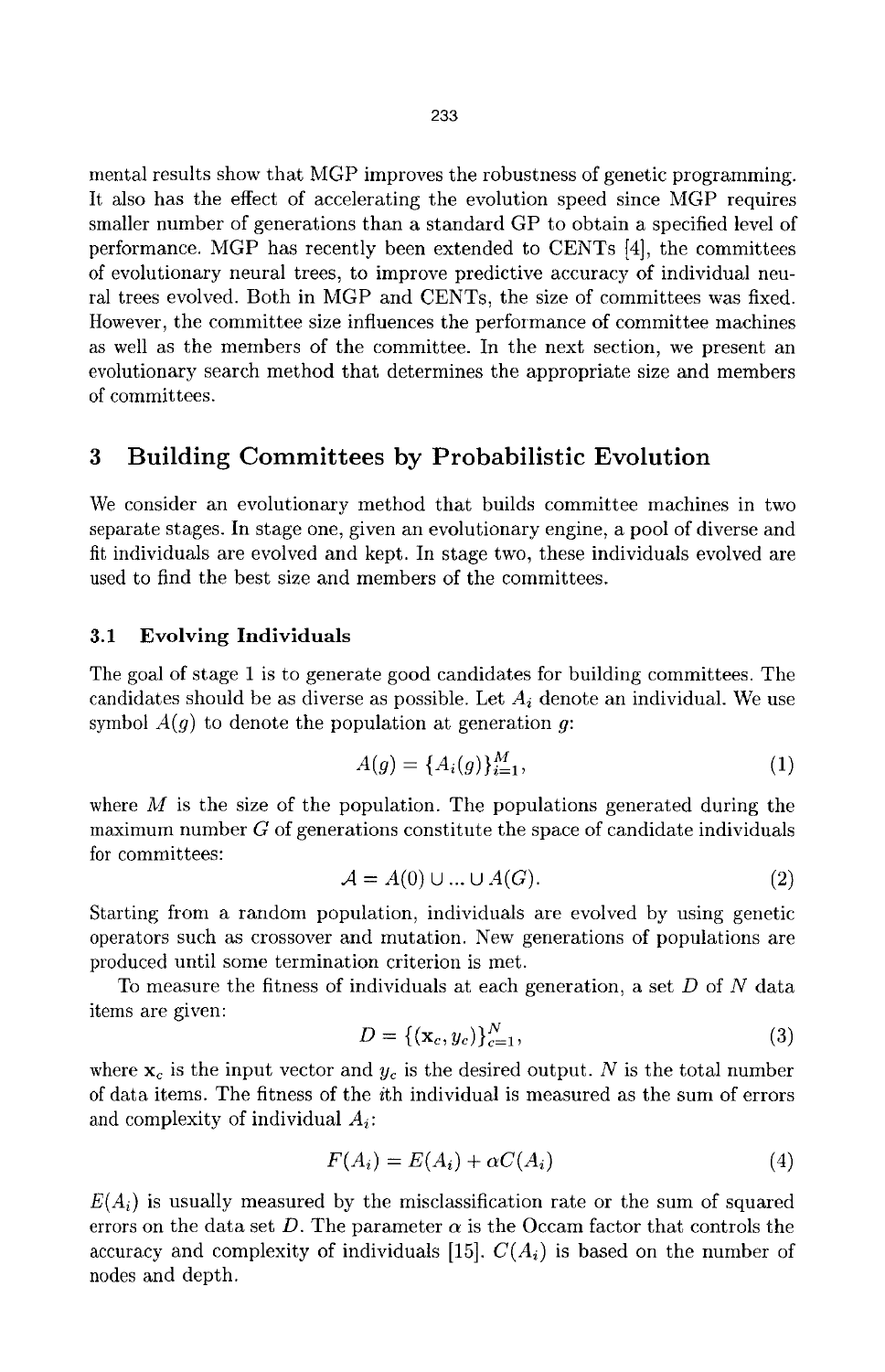### **3.2 Evolving Committees**

The goal of stage 2 is to find an optimal committee, optimal in the sense of the size and members. We use the symbol  $V_k(q)$  to denote the kth committee at generation g. The population  $V(g)$  at generation g of the evolutionary algorithm for evolving committees consists of

$$
V(g) = \{V_k(g)\}_{k=1}^K,\tag{5}
$$

where committee size  $m_k$  is variable for each committee  $V_k(g)$ . In this paper, we limit the maximum size K to 100 since the best individuals for each generation are considered as candidates and the typical number of maximum generation is 100. The fitness of committee  $V_k$  is defined similar to the fitness of individuals as follows:

$$
R(V_k) = E(V_k) + \beta C(V_k),\tag{6}
$$

where  $\beta$  controls the tradeoff between accuracy and complexity of committees. The error  $E(V_k)$  of committee k is the total error on D made by the weighted average of committee members.

$$
E(V_k) = \frac{1}{N} \sum_{j=1}^{m_k} \sum_{c=1}^{N} (v_{kj} f_j(\mathbf{x}_c) - y_c)^2.
$$
 (7)

Here  $v_{kj}$  is the j<sup>th</sup> component of the combining weight vector  $v_k$  of the k<sup>th</sup> committee and satisfies the condition  $\sum v_{kj} = 1$ .  $f_j(x_c)$  denotes the output value of the committee machine for input vector  $x_c$ . If the type of the problem is classification, an indicator function can be used to count the number of misclassifications. In our approach, we use the generalized ensemble method (GEM) as the combining method [16]. The complexity of committee *k* is defined as the committee size  $m_k$  divided by training set size  $N$ :

$$
C(V_k) = \frac{m_k}{N}.\tag{8}
$$

If all the individuals over the whole generations are considered as candidate members for committees, the number of combinations for the committee is very large. We consider only the best individual  $A_{best}(g)$  at each generation as the candidates. This is reasonable since a good fitness is a minimum requirement for good committee members. To maintain the diversity of individuals, we do not use elitist selection. Let *B* be the set of the best individuals:

$$
B = \{B_g\}_{g=1}^S, \ B_g = A_{best}(g). \tag{9}
$$

Here *S* is the maximum size of the pool. Each committee member *Bi* is selected with the probability

$$
P(B_i) = \frac{\exp\{F(B_i)/T\}}{\sum_{j=1}^{S} \exp\{F(B_j)/T\}},
$$
\n(10)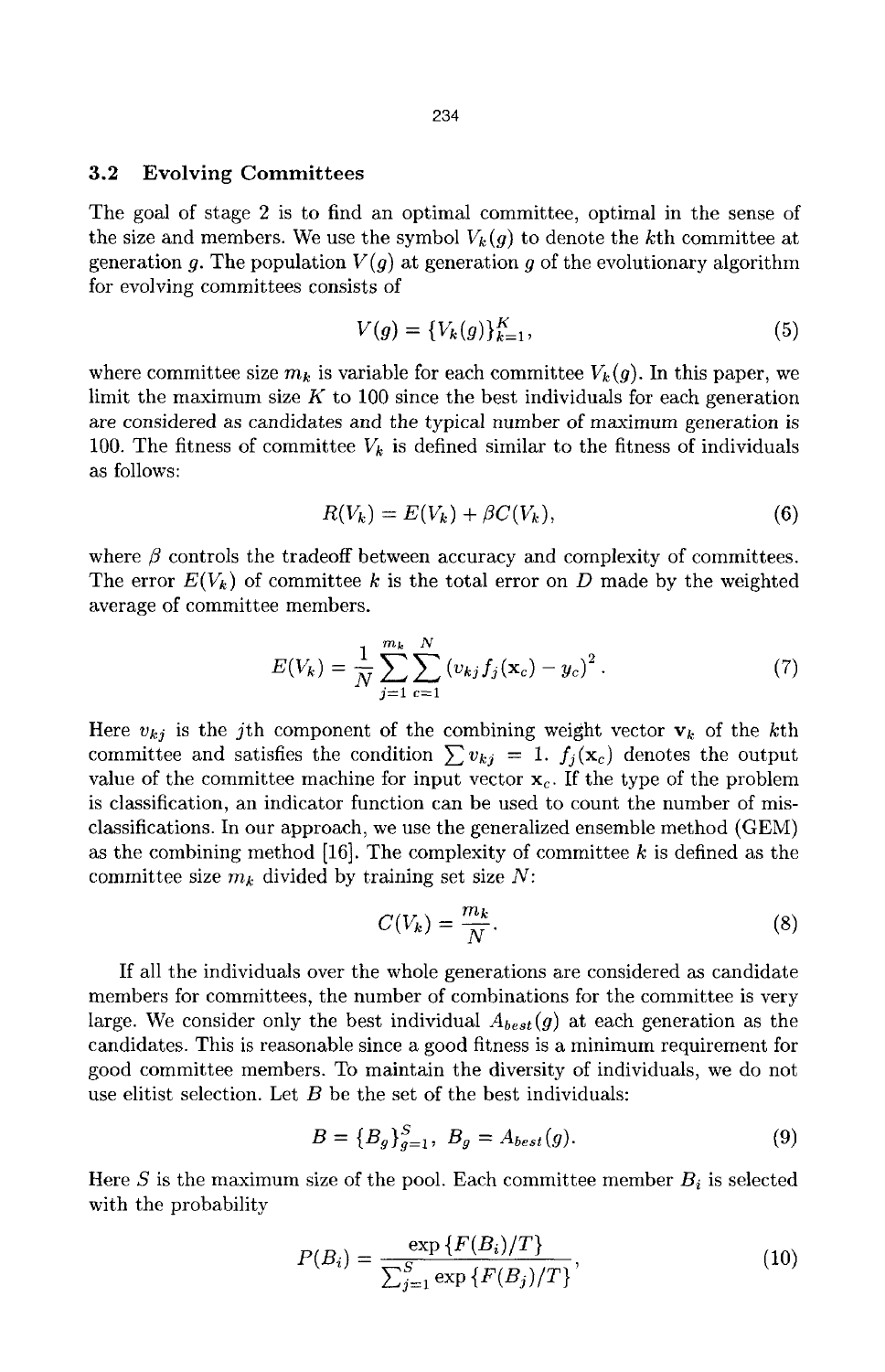where *T* is the constant temperature that determines the randomness of the selection. Equation (10) says that the candidate with a high fitness is selected with a higher probability. In fact, the useful individuals for building committees may be the individuals found in early generations. This selection scheme does not exclude the possibility of selecting the candidates with low fitness.

#### **3.3 Probabilistic Aspects of Committee Selection**

The size of the search space for the optimal committee  $V^*$  is  $(2^S - 1)$  for pool size *S.* This is a large number. The search time can be reduced by using a strategy that concentrates on the search space of high performance. Equation (6) expresses that the complexity term  $C(V_k)$  prevents the committee size from growing unnecessarily.

The search for optimal committees can be formulated as a Bayesian inference problem. Here, we show how the committee selection can be guided by probabilistic models. Let  $P(V_k)$  denote the prior probability of committee  $V_k$ . Once we observe the data D, the likelihood  $P(D|V_k)$  of the committee can be computed. Bayes rule provides a method for combining the prior and likelihood to obtain the posterior probability  $P(V_k|D)$  of the committees:

$$
P(V_k|D) = \frac{P(D|V_k)P(V_k)}{P(D)}.
$$
\n(11)

According to the Bayesian framework for evolutionary computation [17], this problem can be solved by an evolutionary algorithm. The objective here is to find the best commitee  $V^*$  that maximizes  $P(V_k|D)$ . Note that maximizing (11) is equivalent to maximizing its numerator since  $P(D)$  does not depend on  $V_k$ . Note also that a committee machine can be parameterized as  $V_k = (\mathbf{v}, m)$ , where  $m$  is the number of committee members and  $\bf{v}$  is the values for mixing parameters for the members. Thus, we have

$$
P(V_k|D) \propto P(D|V_k)P(V_k)
$$
\n(12)

$$
= P(D|\mathbf{v}, m)P(\mathbf{v}, m) \tag{13}
$$

$$
= P(D|\mathbf{v}, m)P(\mathbf{v}|m)P(m). \tag{14}
$$

In the experiments, we assume the normality of distributions for  $P(D|\mathbf{v}, m)$  and  $P(\mathbf{v}|m)$ . Under these assumptions, it can be shown that minimizing the sum of squared errors (7) maximizes the posterior probability. We also assume that committee size  $m$  is distributed according to the following Poisson distribution

$$
P(m-2) = \frac{\lambda^{m-2} \exp(-\lambda)}{(m-2)!}, \ m = 2, 3, 4, \dots,
$$
 (15)

where  $\lambda$  is the average size of committees for the generation. The Poisson distribution turned out to be useful since it tends to sample smaller sizes of committees. The mean value  $\lambda$  was chosen for each generation with respect to the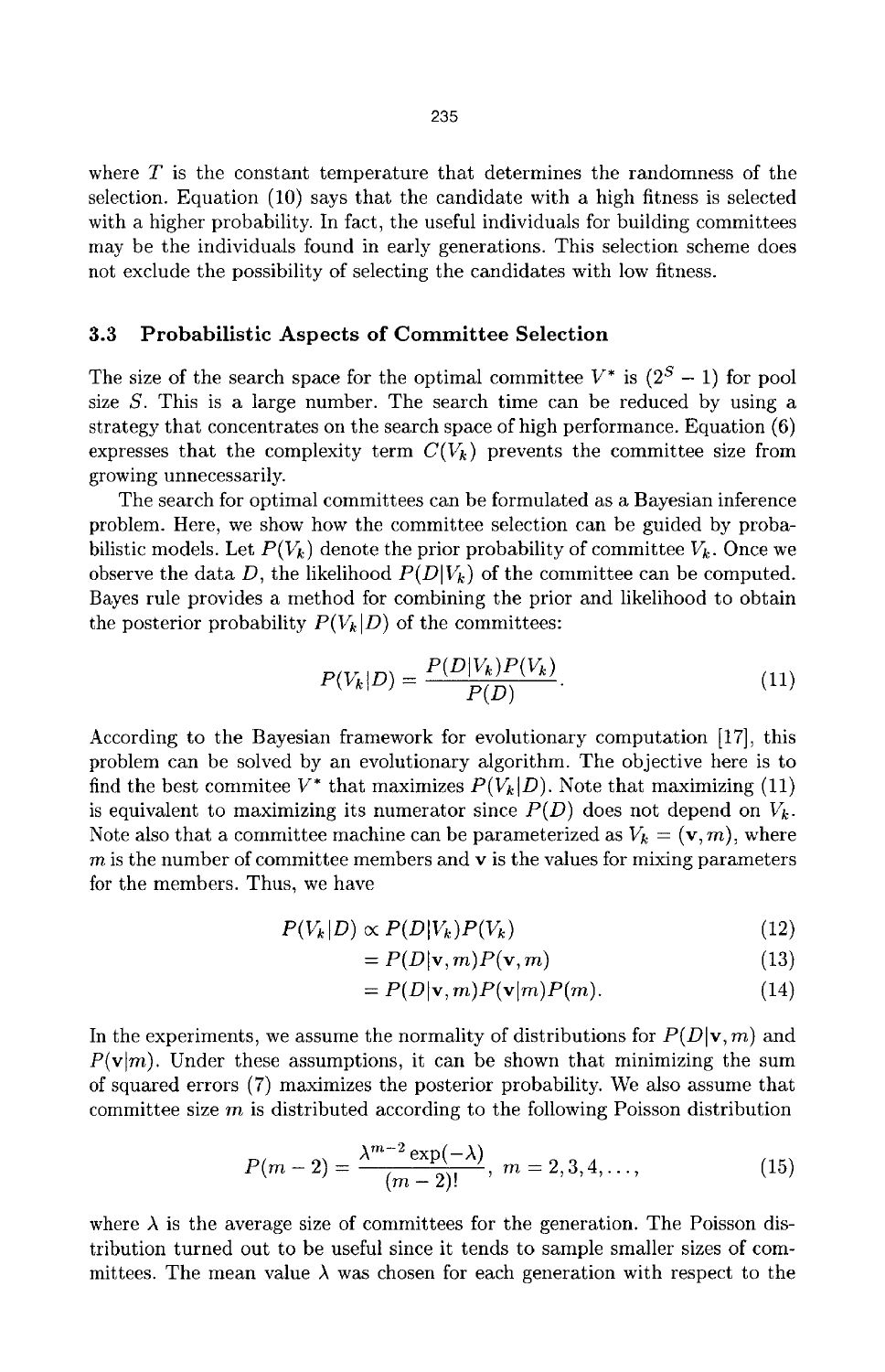fitness for the best committee with size  $m$ :

$$
P(\lambda) = \frac{R(V_{best}^{\lambda}(g-1))}{\sum_{m=2}^{K} R(V_{best}^{m}(g-1))},
$$
\n(16)

where  $V_{best}^{\lambda}(g - 1)$  is the best committee with size  $\lambda$  at generation  $g-1$ . Through this adaptation, the search for an optimal size focuses more on the regions where the fitter committees were frequently generated. Here  $R(V)$  is the fitness of committee *V* measured on the validation-set which is distinct from the training set used to determine the weight of each member.

## 4 Empirical Results

## **4.1 Experimental Setup**

The performance of the committee selection method was evaluated on the UCI data [18]. Four different problems were chosen, i.e. breast cancer, Australian credit card, heart disease, Pima-indians diabetes. These have different characteristics in several aspects, including the number of attributes, the number of examples, the distribution of positive and negative examples, and mixed numeric/discrete attributes. We used genetic programming to evolve solutions to these problems. The performance was measured by a 10-fold cross-vahdation for each data set.

The parameters for genetic programming were: maximum number of generations = 100, population size = 200, selection method = ranking selection, reproduction rate  $= 0.01$ , and mutation rate  $= 0.01$ . In this experiment, we did not use elitism. If it is used, the same best individuals tend to appear every generation, reducing the diversity of the genetic pool for building committee members. We used the GP function set consisting of arithmetic operators, such as  $+, -, \times, \div,$  and  $\geq$ . These functions have also been used in [19] for solving classification problems.

The parameter values for building committees in the second stage were: maximum number of generations  $= 50$ , population size  $= 25$ , pool size  $= 100$ , temperature for selection probability  $T = 0.01$ , initial mean of Poisson distribution  $\lambda = 10$ , maximum number of committees  $= 20$ , Occam factor for fitness of committees  $\beta = 0.1$ . Here the pool size is the same as the number of generations in genetic programming.

### **4.2 Experimental Results**

Figures 1 to 3 show the results for 100 runs on the diabetes data. Figure 1 shows the evolution of value  $\lambda$  of the Poisson distribution as a function of generation. Figure 1(a) shows that  $\lambda$  changes adaptively with respect to the distribution of the size of best committees. Here, the committee  $V_{best}^m$ , the best committee with size *m* over the generations, does not mean the best committee in the final generation. The best committee appeared mostly in the middle of the evolution.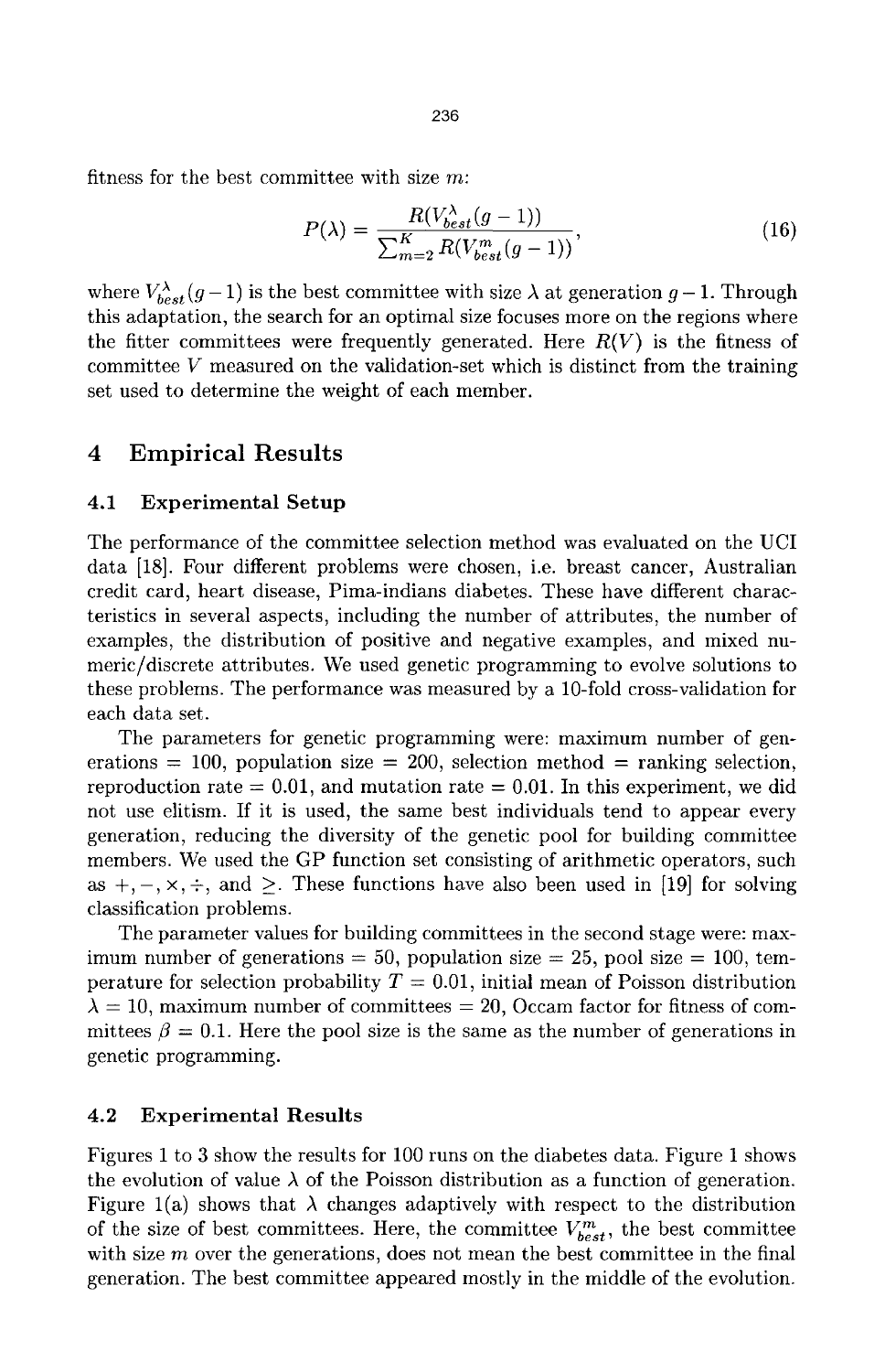

**Fig. 1.** Evolution of the best committee size (used as the mean value  $\lambda$  of the Poisson distribution) as a function of generation: (a) result for one run, (b) result averaged over 100 runs.



**Fig.** 2. Accuracy and frequency as a function of committee size: (a) Accuracy of the best committee for a fixed size, (b) Frequency of committees when the best committee is selected by the proposed committee selection method.

In this example,  $V^m_{best}$  appeared in generation 31 and *m* was 5. In Figure 1(b), the curve shows a convergence of  $\lambda$  to 5.

Figure 2 compares the performance of the presented method with that for not using committee selection. The left figure shows the performance by hillclimbing search with a fixed size. In the experiment, the number of iterations of hill-climbing was the same as the total number of generations multiplied by the size of the population in the step for evolving committees. In this particular experiment, the result shown in Figure 2(b) indicates that committee sizes of 2 to 7 have a higher accuracy than others.

Figure 3 plots the best fitness and the frequency for each size of the committee as generation goes on. The left figure shows the general tendency that the accuracy of each size gets higher as generation goes on. The right figure shows that in this problem the best committees concentrate around the small sizes for all generations. Figure 4 shows the average size of the best committee. Larger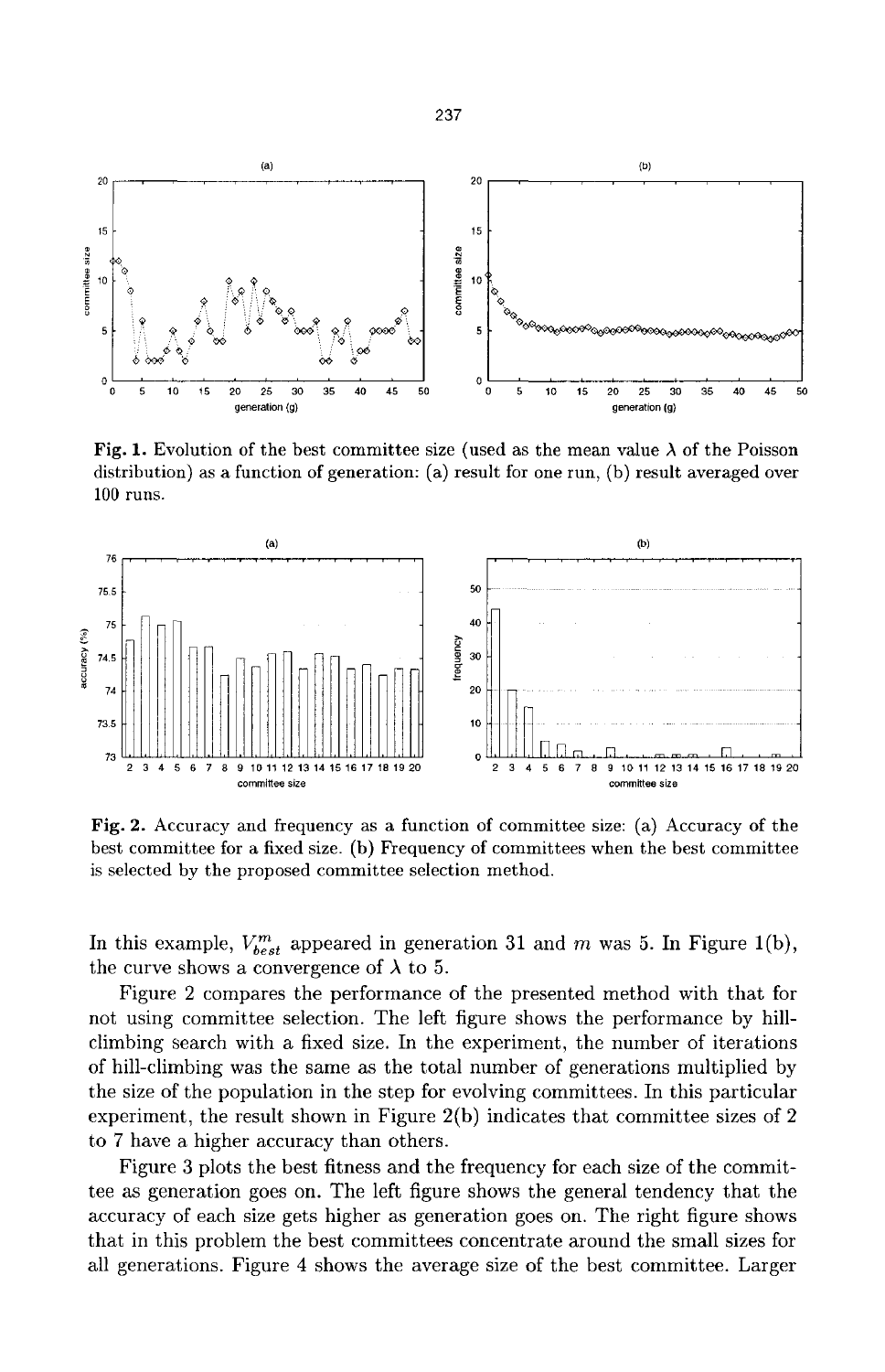

Fig. 3. Evolution of committees: (a) Accuracy of the best committee vs. generation vs. committee size, (b) Frequency vs. generation vs. committee size.



**Fig.** 4. Average size of the best committee for different problems.

Table 1. Comparison of misclassification rates for C5.0, C5.0 Boosting, the standard GP, and the GP committees on the four UCI data sets. The values are averages of ten standard 10-fold cross-validations.

|                 |             | Average error rate          |                 |                 |                                       |
|-----------------|-------------|-----------------------------|-----------------|-----------------|---------------------------------------|
| Data set        | Data size   | C5.0                        |                 |                 | Standard GP C5.0Boosting GP Committee |
| Cancer          | 699-10-fold | $5.42 \pm 4.1$              | $4.05 \pm 2.8$  | $3.14 \pm 3.2$  | $3.55 \pm 2.1$                        |
| Credit          |             | 690 10-fold 13.63 $\pm$ 4.4 | $14.63 \pm 4.7$ | $13.34 \pm 3.3$ | $12.02 \pm 4.0$                       |
| $\rm{Heart}$    |             | 270 10-fold 22.96 $\pm$ 8.7 | $19.25 \pm 7.7$ | $19.63 \pm 9.3$ | $17.30 \pm 7.2$                       |
| <b>Diabetes</b> |             | 768 10-fold 23.69 $\pm$ 6.5 | $25.50 \pm 5.1$ | $24.73 \pm 5.5$ | $24.90 \pm 4.7$                       |

238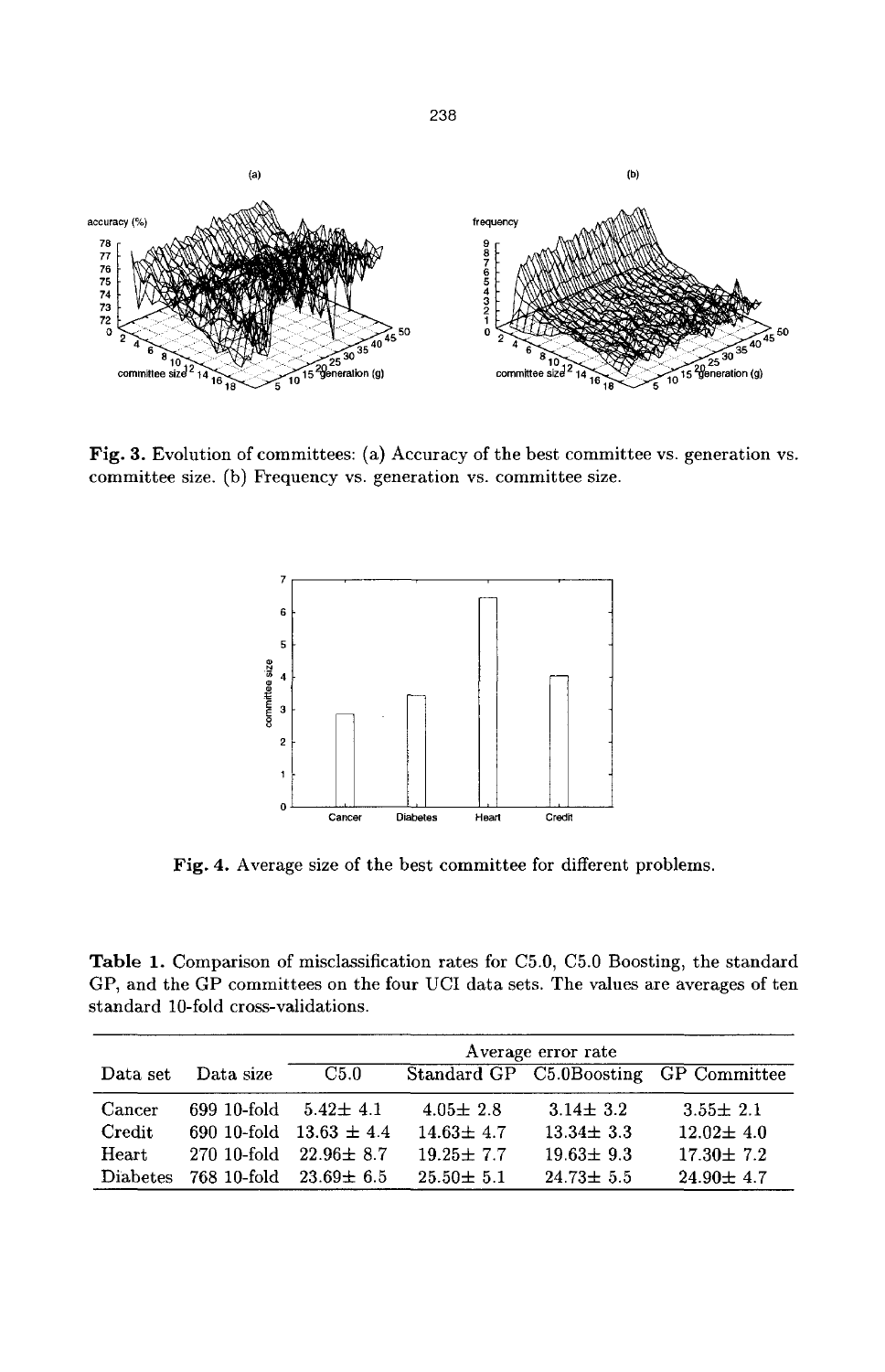committees were more effective for the heart problem, while smaller committees were effective for the cancer and diabetes problems. The size of the best committee was less than 7 on average. Table 1 compares the average generalization error for the decision tree learner C5.0, CS.OBoosting, standard genetic programming (GP), and the GP commiittee using the presented committee selection method. Here the baseline results by C5.0 are the values reported in [20].

As in [20], we evaluated the results by using ten standard IG-fold crossvalidations. The standard GP achieved better performances for 05.0 in the two problems (breast cancer and heart disease) out of four. The GP committee improved the performance of the standard GP and achieved better results than C5.0 in three out of four. GP committee outperformed even C5.0Boosting in two cases out of four.

# 5 Conclusions

This paper describes a new approach to searching an optimal committee. This approach includes the characteristic that searches the optimal committee size probabilistically. It also has a mechanism for penalizing large committees to promote compact committees. Therefore, redundant members tend to be removed from the committee. Experiments have been performed on a suite of four problems from the UCI machine learning database. Our experimental results show significant improvement in generalization accuracy by selecting committee size and members. Compared to simple genetic algorithms or other evolutionary algorithms, a distinguishing feature of the probabilistic evolutionary search is the sequential sampling of the size and the members of the committee, which can be naturally implemented in the Bayesian framework for evolutionary computation. The scaling properties of the presented method for committee selection for even larger committee sizes remain to be studied.

## Acknowledgments

This research was supported in part by the Korea Ministry of Science and Technology through KISTEP under grant BR-2-1-G-06, by KOSEF Grant 981-0920- 107-2 and by BK21 Program.

# References

- 1. Opitz, W., Shavlik, J.W.: Actively Searching for an Effective Neural-Network Ensemble. *Connection Science,* 8 (1996) 337-353.
- 2. Zhang, B.-T., Joung, J.-G.: Enhancing Robustness of Genetic Programming at the Species Level. *Genetic Programming Conference (GP-97),* Morgan Kaufmann, (1997) 336-342.
- 3. Yao, X., Liu, Y.: Making Use of Population Information in Evolutionary Artificial Neural Networks. *IEEE Transactions on Systems, Man, and Cybernetics,* 28B(2) (1998) 417-425.